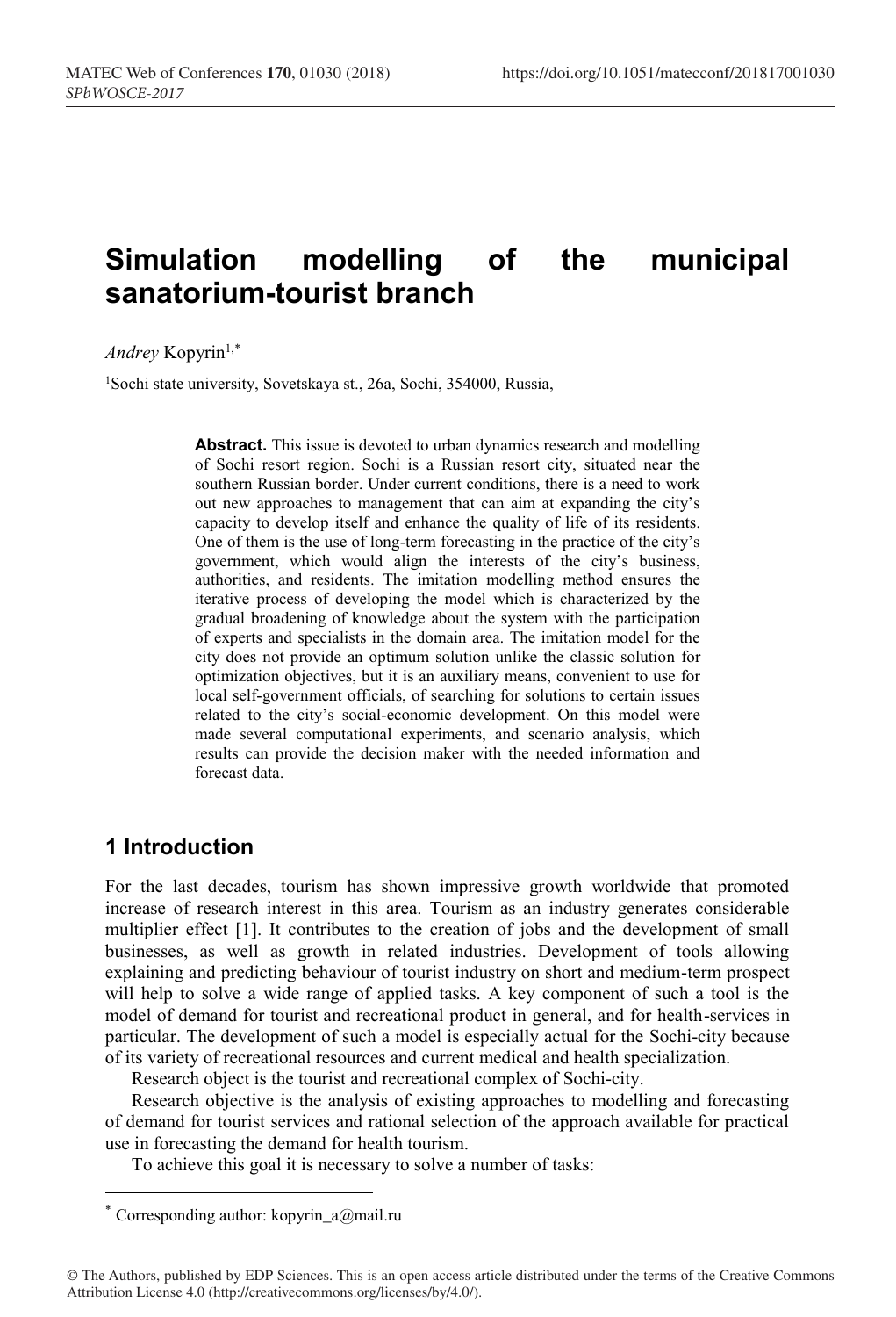- to analyse and systematize data on available techniques and technologies of modelling of demand for tourist services;

- to give a technique for the subsequent development of model of demand for tourism;
- to construct and verify model of demand tourist services;
- to carry out the scenario analysis and forecasting of development of Sochi-city.

## **2 Discussion**

### **2.1 Degree of a problem.**

Since the modelling of demand for tourist services is an important part of most research in this area, a large number of works has been devoted to the problem. According to [2], it is possible to make the following classification of such models.

- 1. Models based on time series
- 2. Econometric models
- 3. Models of "soft" computing.

Regression models explain the behaviour of the studied system proceeding from retrospective data that is the statistics for already expired period. Having constructed dependence on the available data, it is possible to predict the future values of studied variables. This type of model is the most widely spred in the study of tourism demand. The most popular among researchers is Autoregressive Integrated Moving - Average Model (ARIMA), which was first proposed in [3].

This model combines stochastic methods and models of a moving average. Stochastic models are designed using the concepts and methods of the casual processes theory. In particular, in these models future values are calculated based on past expressions. These data are supplemented by considering combinations of several casual processes (called white noise) through a technique of a moving average.

According to [4] various modifications of this technique were used in the majority (more than 50%) of works on modelling tourism demand, since 80th years of the XX century.

Modifications of this method can be various. For seasonality modelling, which is especially important for decision-makers in this area, it is possible to apply the SARIMA model, which considers this factor, but more demanding to the basic data. For researching several trends at once, besides the main variable multidimensional models are used. However, in this case it is necessary to increase the forecast accuracy to solve the problem of cross-correlation between the structures of parallel simulated processes.

Other expansion of the time series analysis is generalized autoregressive conditional heteroskedasticity (GARCH) model. Time row is heteroscedastic if its volatility is a function of time. GARCH widely used in financially context modelling for research volatility of time series. In [5] three multidimensional GARCH models were applied to studying of tourism demand variability and consequences of various shocks. It has been established that tourist demand considerably depends on model conditions.

One of the main advantages of econometric models over time series models consists in their ability to analyse the relationship between the dependent variables of demand and to identify influencing factors. Econometric analysis performs a useful role, but is not a tool for forecasting. These models combine the existing empirical and theoretical knowledge (econometric functions) and allow identifying perspective research strategy.

As to influencing factors, recent econometric studies of tourism demand showed that the income of tourists, price compression, prices of competitors (substitute prices) and exchange rates are the most important determinants of tourism demand. These factors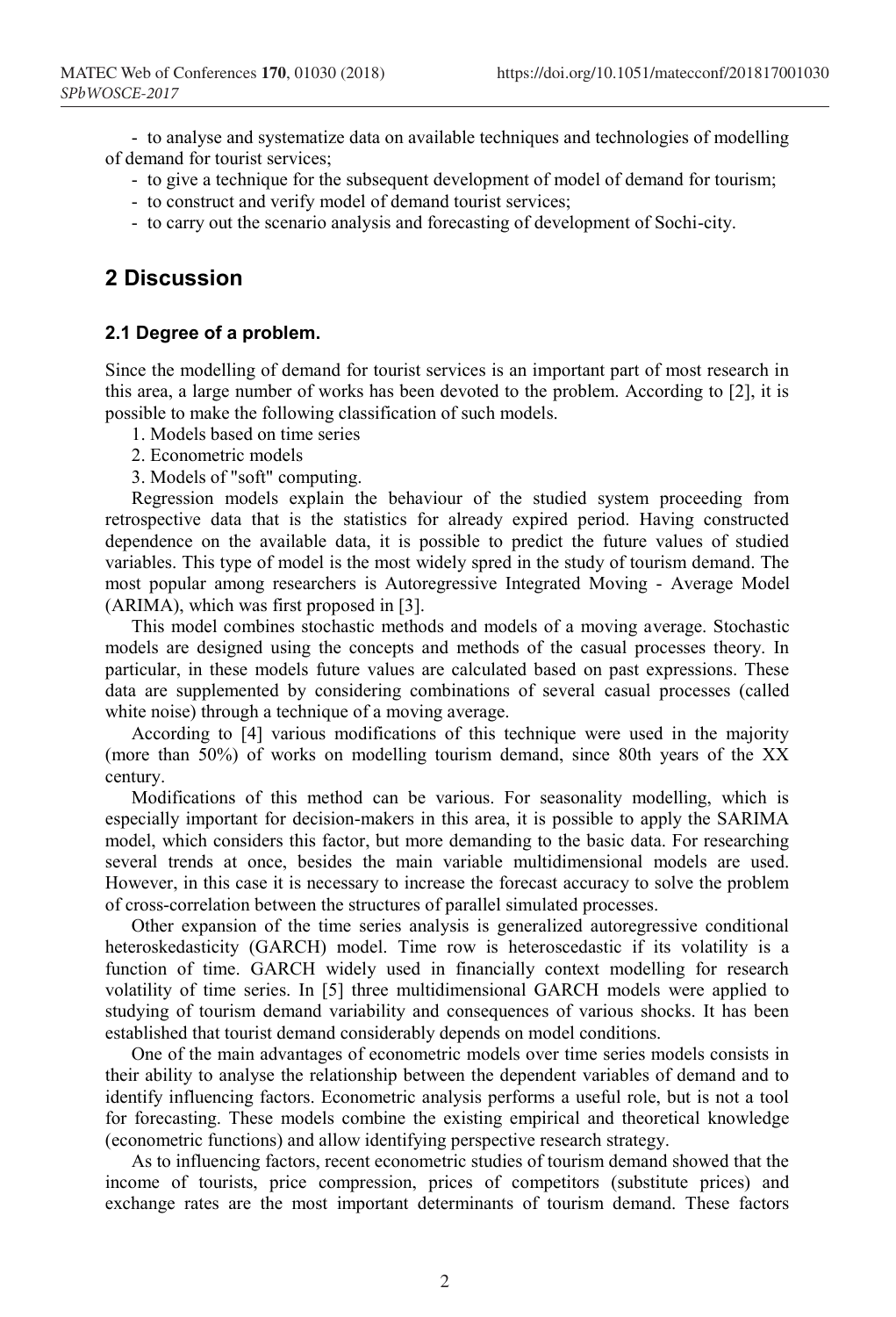define a competitive approach to formation of the prices. Therefore, "embedding" of suitable econometric models in the evaluation demand is important for theoretical researches and for practice.

To avoid obtaining false regression that often occurs using the traditional regression analysis, based on the method of ordinary least squares (OLS), new modern econometric methods are developed. In particular, there are Autoregressive Distributed Lag Model (ADLM), Error Correction Model (ECM), vector autoregressive model (VAR), Time-Varying Parameter model (TVP). Except the VAR model, the listed models are based on use of the single equation connecting explaining variables included in model.

The Almost Ideal Demand System (AIDS) has been developed by Diton and Muellbauer [6]. Unlike the econometric models based on one equation, AIDS uses a system of equations describing the demand in a number of neighbouring recreational market objects, and considers the expenditure as the dependent variable. AIDS has sufficiently convincing economic justification, but there is no data about its significant advantage is in the forecast. The initial model is static and cannot be used to simulate indicators in dynamics.

In addition to time series models and econometric models currently several new forecasting techniques are used such as simulation and artificial intelligence techniques (AI). These new quantitative methods are based on heuristic technicians, for example, genetic algorithms, fuzzy logic and artificial neural networks.

The main advantage of AI techniques is that they do not require any preliminary or additional information, such as distribution and probability. These AI techniques have been applied to forecasting in tourism in a number of recent studies.

Artificial neural networks (ANN) is a technology that tries to simulate the processes of human brain learning [7]. The unique features of the ANN, such as the ability to adapt for incompleteness of data and nonlinearity of approximated function, make this method a useful alternative of classical (statistical) regression model of forecasting. Empirical data [8] show that ANN in general surpass classical time series model and multiple regression model in the sphere of forecasting tourism.

Despite satisfactory results of forecasting, ANN method has no systematic procedure for constructing the model, and reliability of forecasting model is usually reached by tests, mistakes and experiments [9, 10].

Methods of fuzzy calculations show good predictive capability for short time series with a limited period of past observations.

Heuristic genetic algorithms (GA) are based on evolutionary ideas of natural selection and genetics. GA are usually recognized as an optimization approach. Recent studies, for example [11], have shown that these algorithms are suitable for explaining the changes in the tourism demand.

Modelling techniques choice is determined by a set of factors. Among them are the following: availability of data, parameters of time series forecasting horizon, etc. Also tourism demand models are classified by direction (arrival place, departure place) and periodization of the original data (year, quarter, month).

#### **2.2 Specifics of the research object and modelling technique**

Despite a wide range of possible modelling techniques, there are objective difficulties in health tourism studies. Now there are no standard indicators of health tourism, separating it from the total volume of tourist services. The available statistics does not represent data on the vacationers who have arrived on resorts for the medical purpose. This transfers model to an area of sociological polls and expert estimates. This feature reduces the quality of possible regression and econometric models, simply because there is no objective data for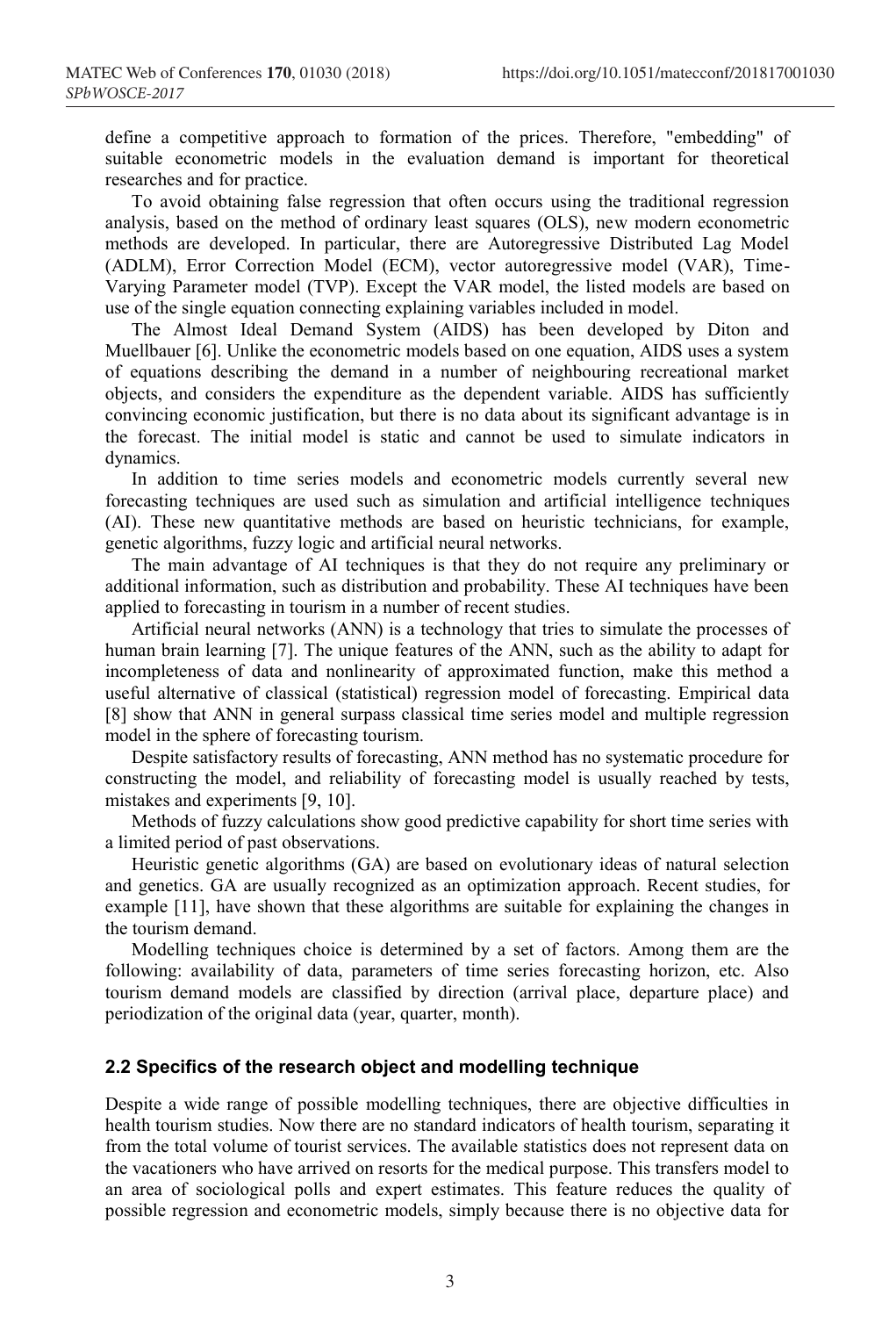their construction. The presence of this kind of uncertainty makes simulation the most suitable technique because it allows reflecting adequately structure of considered difficult dynamic system, to introduce in model uncertainty factors. The method of simulation provides iterative process of development of the model, being characterised with gradual increasing knowledge of system with participation of experts of subject domain.

Currently, there are three main techniques of simulation.

1. System dynamics - a method of studying of processes dynamics in complex systems. The special attention in it is given to the integration and modelling of feedback in the system. The system-dynamic models are usually given in the form of flow diagrams, consisting of levels, and rates between them, loops of feedback and auxiliary variables, which are then translated into a system of differential equations.

2. Discrete-event, or process modelling - a method of describing the processes occurring in the system, in the form of a sequence of operations over the demands representing people, documents, vehicles, packages of data etc. Actually, it is way of defining queuing systems (QS) of any complexity. Such models are described by blocks processing demands according to a set of parameters, and connections between them, defining operations sequence.

3. Agent-based modelling - a method of the description of system as sets of independent objects, each of which can follow their own rules, interact with each other and with their environment. For developing agent-based models various designs can be used, including program code, but the most convenient way to specify behaviour of agents is statecharts.

However there is something that unites all agent-based models: they are essentially decentralized. Unlike system dynamics or discrete-event models, there is no such place, where the behaviour (dynamics) of system as a whole centrally would be defined. Analyst determines behaviour at individual level, and the global behaviour emerges as a result of many (tens, hundreds, thousands, millions) agents, each of which follows own rules.

Each agent communicates with other agents forming the environment and because of functioning, can change both environment, and the behaviour. Typically, in such systems, there is no global centralized management; agents are functioning in its own laws asynchronously. The global behaviour of a multi-agent model can be viewed as the dynamics of aggregate indicators describing some common features of working agents.

These approaches are used in different situations. For example, the system dynamics deals with global dependencies and is used at high level of abstraction. Discrete-event models generally belong to the average level of abstraction when the physical extent of objects, speeds, distances are not important and the main parameter for such models is time. Agent-based models have a wide range of applications and are used from physical level of abstraction to the strategic.

Tourism industry combines indicators that interact at a high level of abstraction, so as a research method we choose system dynamics.

#### **2.3 Building a simulation model**

Creation of system dynamics model is based on the following algorithm:

- 1.Systematization and formalization of data.
- 2.Construction of cognitive models.
- 3.Construction of flow diagrams.
- 4.Verification of the received model
- 5.Sensitivity analysis and structure optimization of the model.
- 6.Simulation modelling and carrying out computing experiments.
- 7.Analysis of simulation results.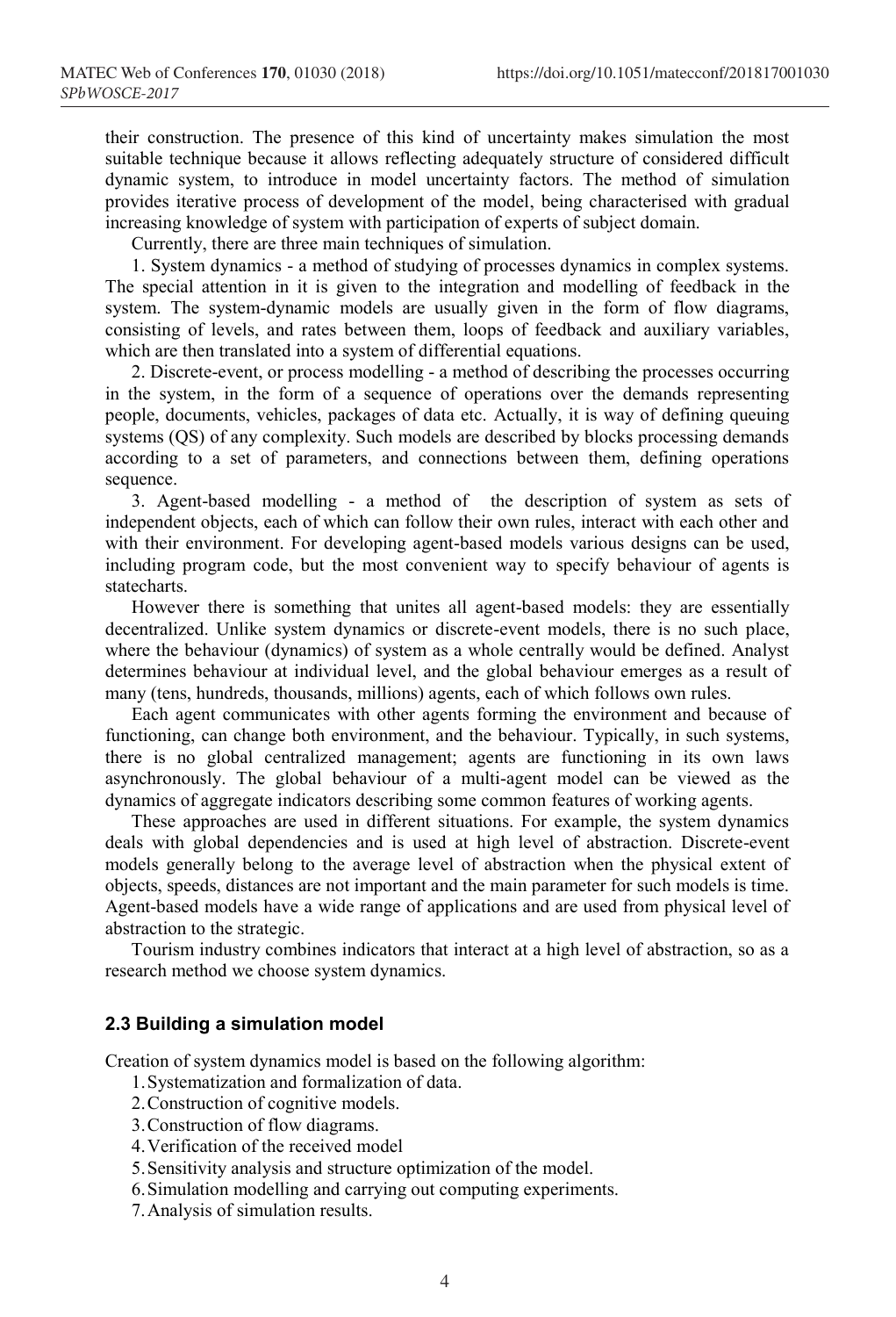Cognitive (or descriptive) model of the tourism market is as follows (Fig. 1).

A key factor determining the demand for tourism services is gross domestic product (GDP) of Russia. It defines the population income, which in turn affect household spending. Spending on tourist trips is a part of the total spending of households and directly depends on it. In addition, household spending determines the total spending of tourists on vacation. GDP also directly influences an incidence in the country (or disease fixation level), as well as the average lifespan. These factors determine the need for medical and health services and the impact on the percentage of travellers who demand the health services. All factors described above define demand for tourism services.

The supply is defined by recreational resources of the region, and the number of seats in the accommodation facilities. These variables depend on the investment in tourism, which are determined by the general level of the gross regional product of the region.

Equilibrium in the regional market of tourism services is achieved through pricing. Cost of a tourist product is influenced by the cost of labour in the industry, the transport component depreciation. Also significant factors are the cost of similar services abroad and the real rate of national currency. These factors determine the price attractiveness of the resort, which along with the recreational appeal determines the number of tourists in the region.

After formalizing the model takes the form shown in Fig. 1.



**Fig. 1.** Caption of the Figure 1. Below the figure.

Description of cognitive model indicators is presented in Table 1, and relations - in Table 2.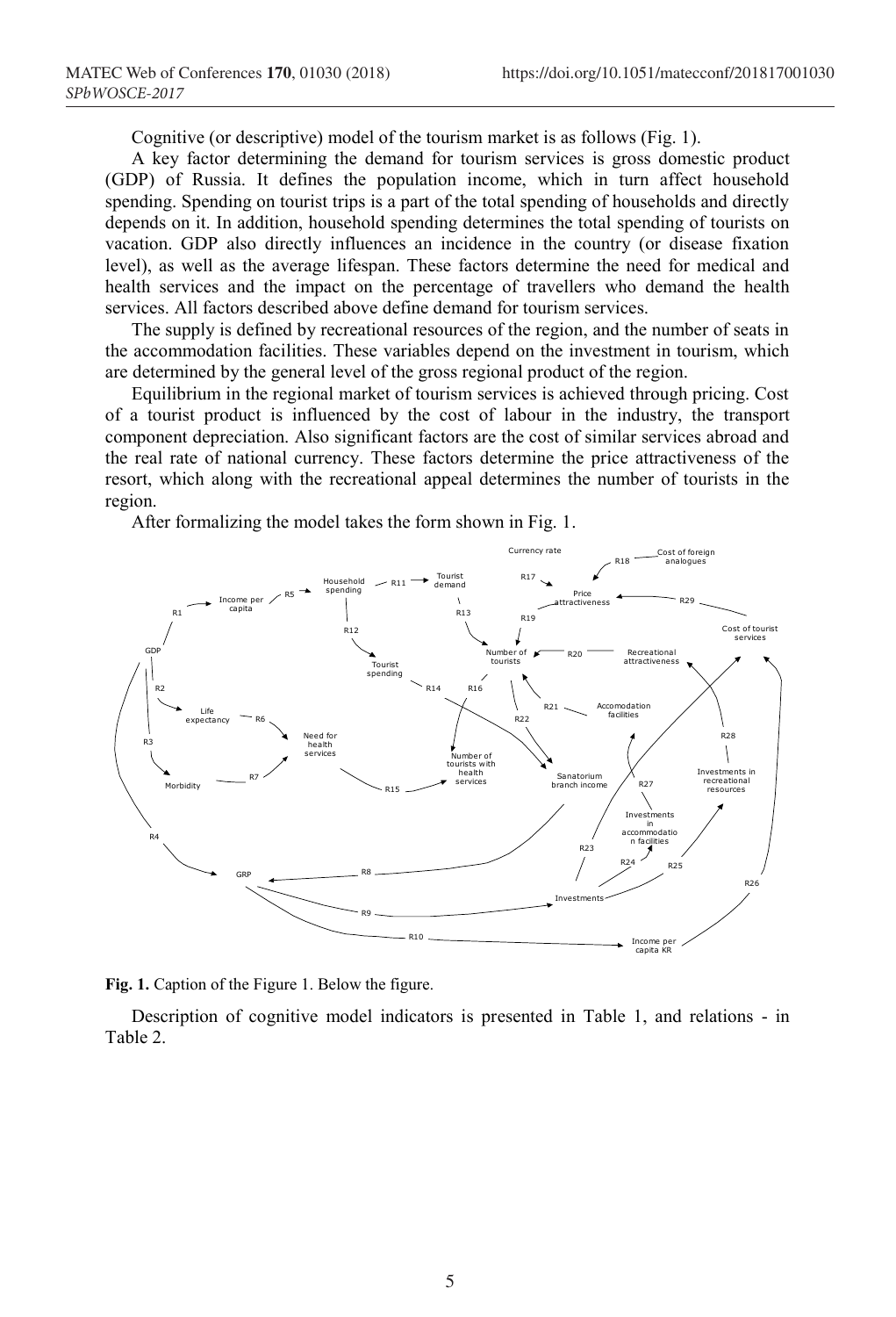| Indicator                                                  | <b>Description</b>                                                                                       | Unit of<br>measurement |
|------------------------------------------------------------|----------------------------------------------------------------------------------------------------------|------------------------|
| <b>GDP</b>                                                 | Gross domestic product of Russia, given in prices of<br>2006.                                            | ruble                  |
| Life expectancy                                            | Life expectancy in the year under review                                                                 | years                  |
| Morbidity                                                  | The number of cases per thousand in the reporting period                                                 |                        |
| Income per capita                                          | Average cash income per capita                                                                           | ruble                  |
| Household<br>spending                                      | Final consumption expenditure of households                                                              | ruble                  |
| Tourist demand                                             | Solvency requirement for the purchase of travel services<br>in the Russian Federation for the period     | person                 |
| Tourist spending                                           | Average spending per tourist per day                                                                     | ruble / day            |
| Number of tourists                                         | Total number of tourists in the Krasnodar region for the<br>period                                       | person                 |
| Currency rate                                              | Average nominal exchange rate of dollar                                                                  | ruble $/$ \$           |
| Cost of foreign<br>analogues                               | The average cost of travel to Turkey (per day)                                                           | ruble / day            |
| Price attractiveness                                       | Relative attractiveness of the resorts of Krasnodar region<br>by the price criteria                      |                        |
| Recreational<br>attractiveness                             | Relative attractiveness of the resorts of the Krasnodar<br>region by the recreational resources criteria |                        |
| Accomodation<br>facilities                                 | Number of places in sanatoriums, hotels etc.                                                             |                        |
| Need for health<br>services                                | Interest of the tourists who want to get medical services                                                | $\frac{0}{0}$          |
| Number of tourists<br>with health services                 | Number of tourists in the Krasnodar region for the period<br>that want to get medical services           | person                 |
| Cost of tourist<br>services                                | Average cost of stay in the sanatorium of the Krasnodar<br>Territory (including transport services)      | ruble / day            |
| Sanatorium branch<br>income                                | Gross profit of sanatorium branch enterprises of<br>Krasnodar Region                                     | ruble                  |
| Investments in<br>recreational<br>resources                | Gross investment in recreational resources                                                               | ruble                  |
| Investments in<br>accommodation<br>facilities              | Gross investment in the deployment and upgrade of<br>accommodation                                       | ruble                  |
| <b>GRP</b>                                                 | Gross regional product of Krasnodar Region                                                               | ruble                  |
| Income per capita<br><b>KR</b>                             | Average cash income per capita in the Krasnodar region                                                   | ruble                  |
| Gross investment in the Krasnodar Territory<br>Investments |                                                                                                          | ruble                  |

Based on retrospective statistical data the correlation regression analysis of considered model has been carried out. Data connections and power (in the presence of quantitative statistics) are presented in Table 2.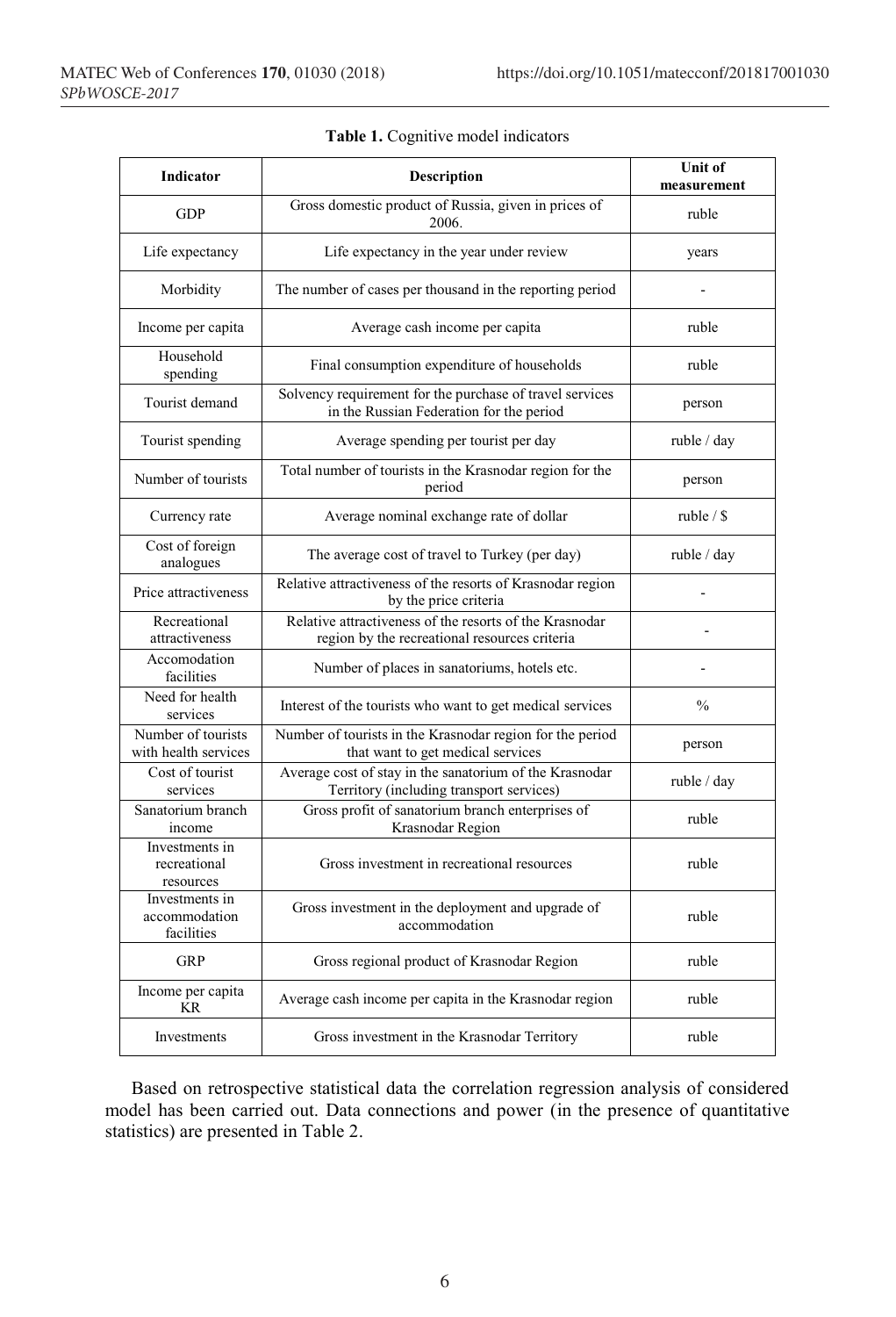| Indicator       | <b>Description</b>                                                     | <b>Type</b> | Unit of measurement                                                |
|-----------------|------------------------------------------------------------------------|-------------|--------------------------------------------------------------------|
| R <sub>1</sub>  | GDP - Income per capita                                                | Direct      | correlation coefficient 0,78- strong<br>direct relationship        |
| R <sub>2</sub>  | GDP - Life expectancy                                                  | Direct      | correlation coefficient 0.72 - strong<br>direct relationship       |
| R <sub>3</sub>  | GDP - Morbidity                                                        | Direct      | correlation coefficient 0.32 - weak<br>direct relationship         |
| R 4             | GDP - GRP                                                              | Direct      | correlation coefficient 0,82- strong<br>direct relationship        |
| R 5             | Income per capita - Household<br>spending                              | Direct      | correlation coefficient 0.95 - very<br>strong direct relationship  |
| R 6             | Life expectancy - Need for health<br>services                          | Direct      | correlation coefficient 0.91 - strong<br>direct relationship       |
| R 7             | Morbidity - Need for health services                                   | Direct      | correlation coefficient 0.73 - strong<br>direct relationship       |
| $R_8$           | Sanatorium branch income - GRP                                         | Direct      |                                                                    |
| R9              | GRP - Investments                                                      | Direct      | correlation coefficient 0.94 - very<br>strong direct relationship  |
| R 10            | GRP - Income per capita KK                                             | Direct      | correlation coefficient 0.96 - very<br>strong direct relationship  |
| R 11            | Household spending - Tourist<br>demand                                 | Direct      |                                                                    |
| R 12            | Household spending - Tourist<br>spending                               | Reverse     | correlation coefficient -0.49 -<br>noticeable reverse relationship |
| R 13            | Tourist demand - Number of tourists                                    | Direct      |                                                                    |
| R 14            | Tourist spending - Sanatorium branch<br>income                         | Direct      |                                                                    |
| R 15            | Need for health services - Number of<br>tourists with health services  | Direct      |                                                                    |
| R 16            | Number of tourists - Number of<br>tourists with health services        | Direct      |                                                                    |
| R 17            | Currency rate - Price attractiveness                                   | Direct      |                                                                    |
| R 18            | Cost of foreign analogues - Price<br>attractiveness                    | Direct      |                                                                    |
| R <sub>19</sub> | Price attractiveness - Number of<br>tourists                           | Direct      |                                                                    |
| R 20            | Recreational attractiveness - Number<br>of tourists                    | Direct      |                                                                    |
| R 21            | Accomodation facilities - Number of<br>tourists                        | Direct      | correlation coefficient 0.17 - weak<br>direct relationship         |
| R 22            | Number of tourists - Sanatorium<br>branch income                       | Direct      |                                                                    |
| R 23            | Investments - Cost of tourist services                                 | Direct      | correlation coefficient -0.32 weak<br>reverse relationship         |
| R 24            | Investments - Investments in<br>accommodation facilities               | Direct      | correlation coefficient 0.9 - strong<br>direct relationship        |
| R 25            | Investments - Investments in<br>recreational resources                 | Direct      | the correlation coefficient of 0.9 -<br>strong direct relationship |
| R 26            | Income per capita KR - Cost of<br>tourist services                     | Uncertain   |                                                                    |
| R 27            | Investments in accommodation<br>facilities - Accomodation facilities   | Direct      |                                                                    |
| R 28            | Investments in recreational resources<br>- Recreational attractiveness | Direct      |                                                                    |
| R 29            | Cost of tourist services - Price<br>attractiveness                     | Reverce     |                                                                    |

|  |  |  | Table 2. Connections of cognitive model |  |
|--|--|--|-----------------------------------------|--|
|--|--|--|-----------------------------------------|--|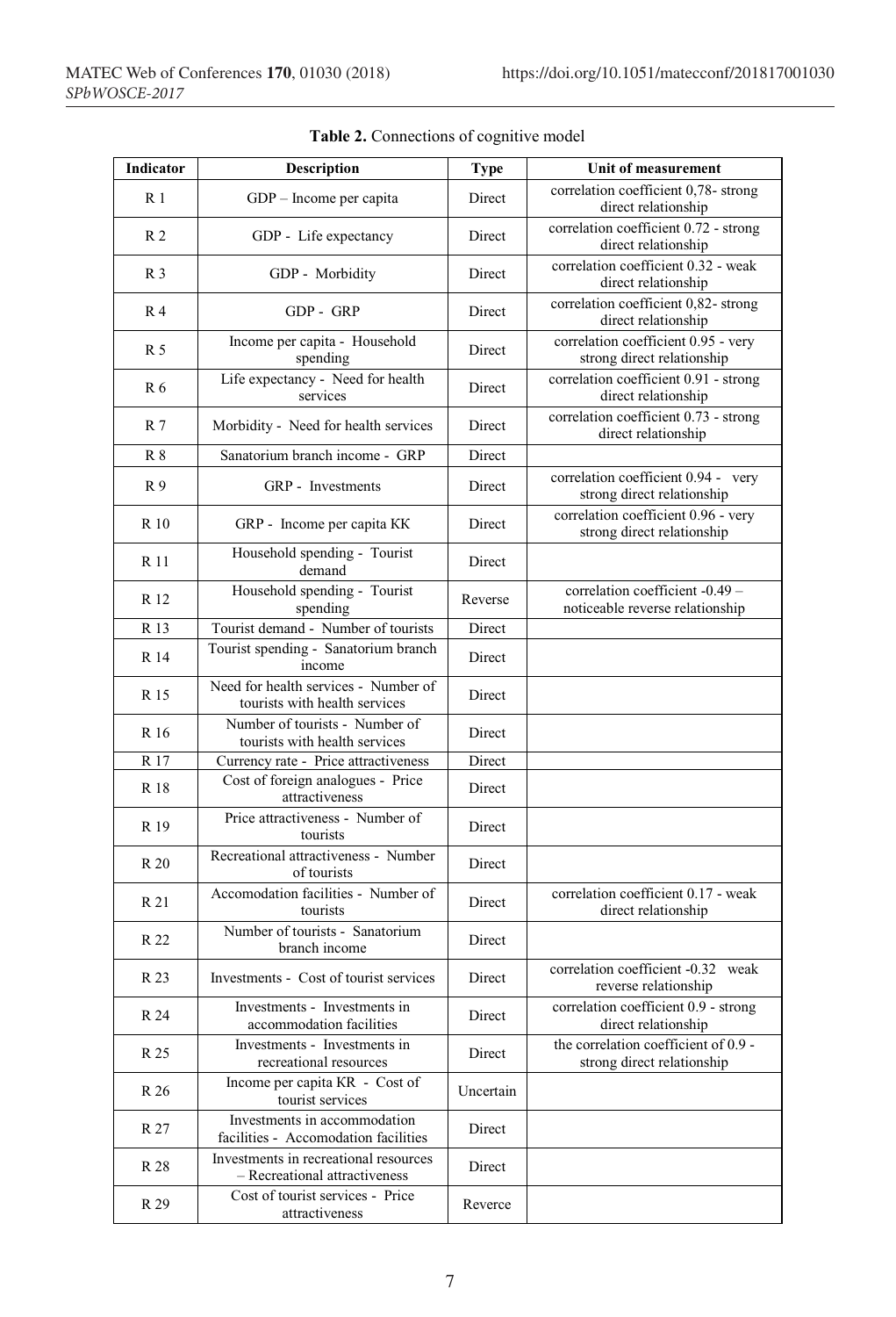The relations having weak force have been removed from model. The model equations are constructed, or by regression analysis (if the specified indicator has reliable statistics), or by method of an expert assessment (in the absence of statistics in the public domain). All monetary indicators are displayed in 2011 prices, which is achieved by dividing the nominal value of the indicator on the accumulated inflation rate. To increase the level of confidence in the results of the simulation formal verification procedures were made.

The model verification is carried out to improve the model and test its rationale validity, ie how well the resulting model describes the behaviour of the modelled system. During that procedure model structure and parameters (for example, entry conditions and constants) can be specified, the model is being calibrated. Creation of a similar model for the entire economy of the region was presented in [12].

#### **2.4 Forecasting**

Based on the model described above, we forecast the tourist flows in the Krasnodar Territory in the medium term.

All the initial data correspond to the development of the system in the period from 2006 to 2017. The modelling step is 1 year; the modelling horizon is 2022.

The results of the forecast are shown in Fig. 2, 3 and 4.



**Fig. 2.** Results of modelling on the indicator "Gross domestic product"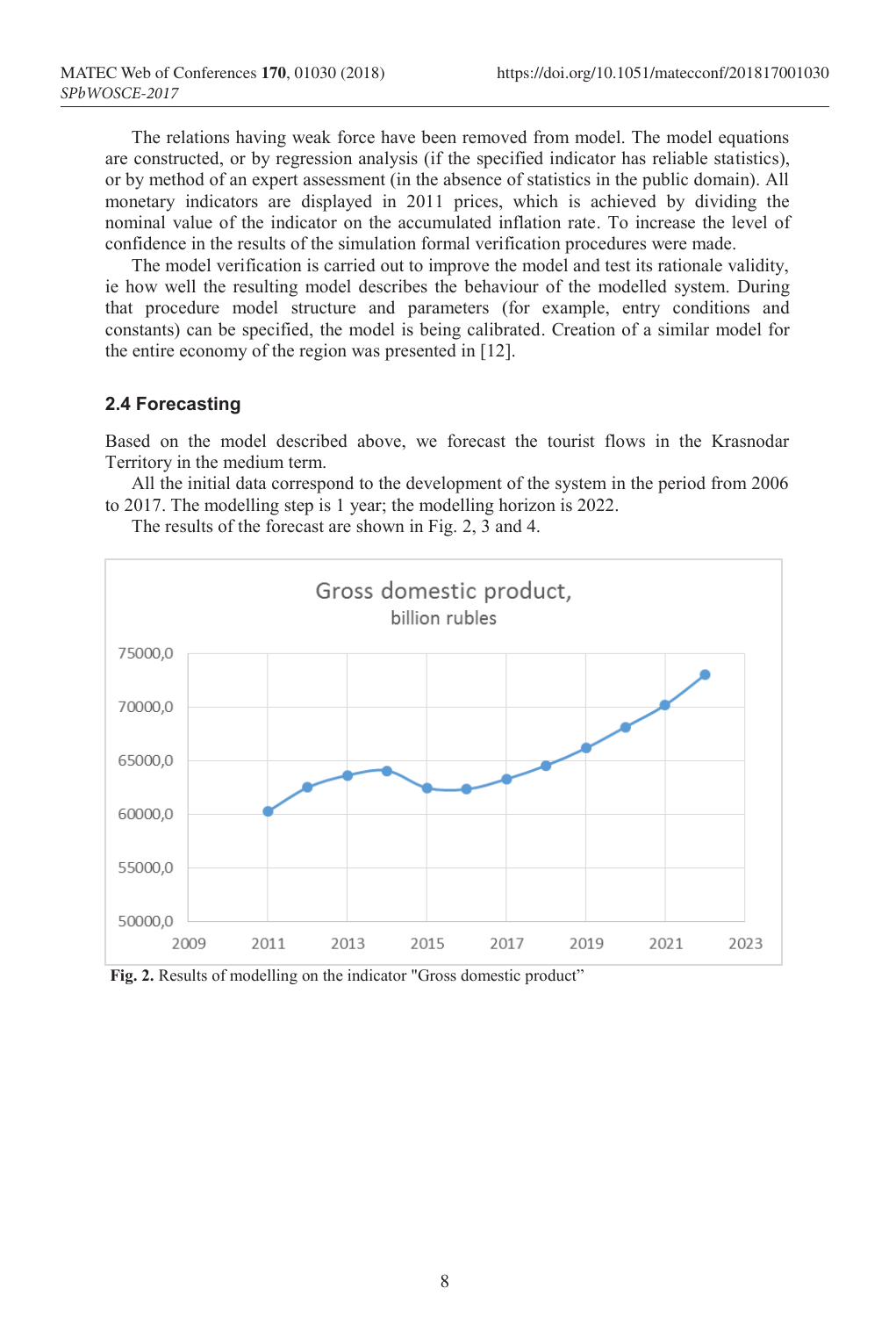

**Fig. 3.** The results of modelling on the indicator "Income of sanatorium-and-spa organizations"





As can be seen from the above figures, GDP in the prices of 2011 is monotonously increasing, almost 1.2 times in 12 years. The number of tourists demonstrates more complex dynamics. The initial trend for the decline in the number of tourists is reversed in 2012, because of change in the amount and direction of investment in the spa sector (in particular, the creation of recreational resources for the 2014 Winter Olympics). However, the next growth slows down and goes into a fall, reaching in 2015 a mark of 4.9 million tourists. This circumstance is caused by the aggravation of price competition with resorts by analogues (Turkey, Egypt).